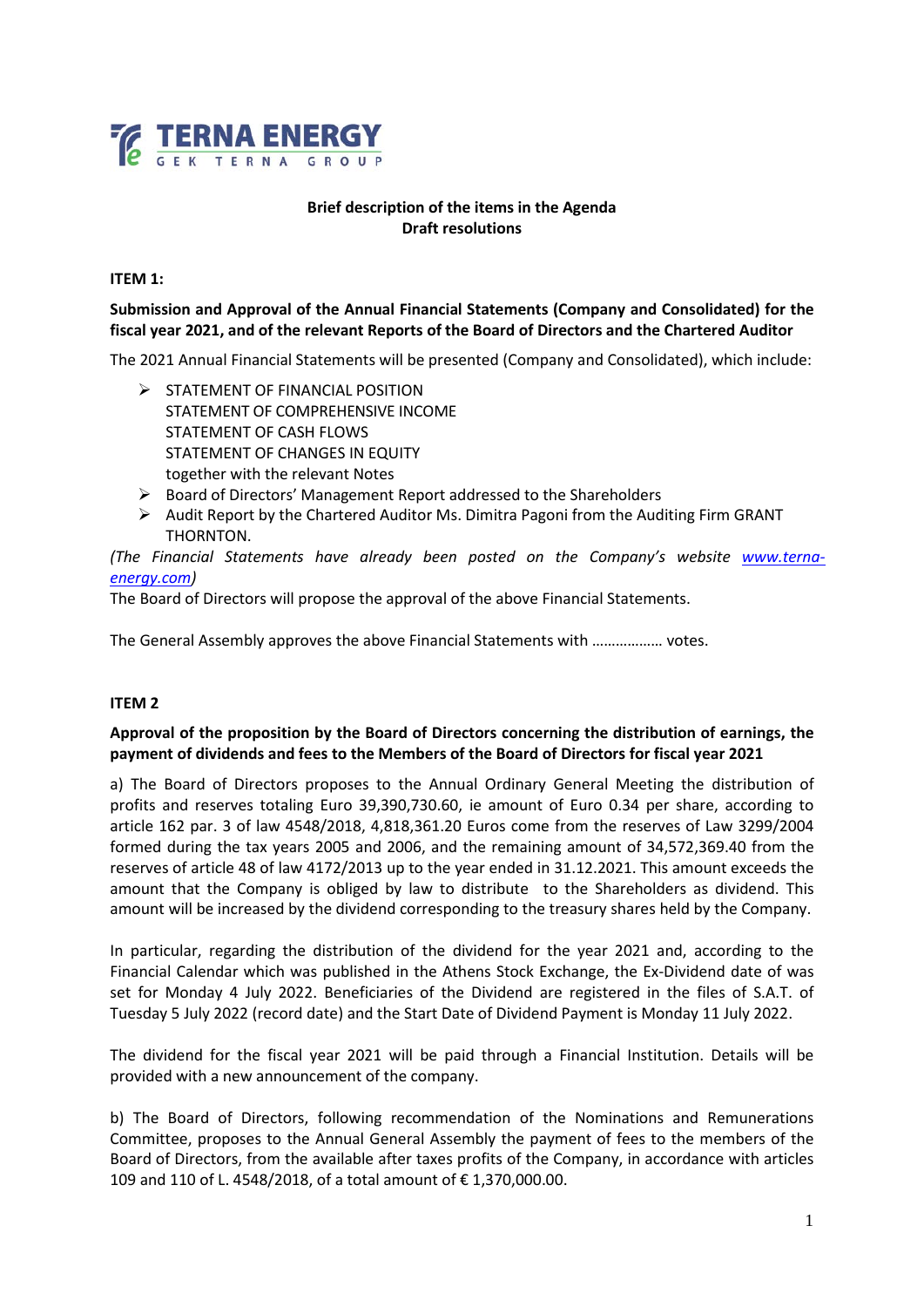The General Assembly approves with ……………. votes of the (a) proposal and with votes ……………. the (b) proposal.

## **ITEM 3**

**Submission and approval by the General Assembly of the Report on the Audit Committee's activities during the term 01.01.2021-31.12.2021 in accordance with article 44 of law 4449/2017, as in force.**

The full text of the Annual Report of the Audit Committee for the corporate year 01.01.2021- 31.12.2021, is included in the documents available to the investing public and is posted on the Company's website [https://www.terna-energy.com/enimerosi -ependyton / enimerosi-metoxon /](https://www.terna-energy.com/enimerosi%20-ependyton%20/%20enimerosi-metoxon%20/%20genikes-sineleuseis%20/)  [genikes-sineleuseis /.](https://www.terna-energy.com/enimerosi%20-ependyton%20/%20enimerosi-metoxon%20/%20genikes-sineleuseis%20/)

## **ITEM 4**

## **Approval of Overall Management of the Year 2021.**

The Board of Directors will propose the approval of the overall management of the year 2021 by the members of the BoD. namely Messrs. Georgios Peristeris, Georgios Perdikaris (until 23/6/2021), Emmanouil Maragoudakis, Georgios Spyrou, Michael Gourzis, Emmanouil Moustakas (until 23/6/2021), Georgios Kouvaris (until 23/6/2021), Gagik Apkarian (until 23/6/2021), Georgios Mergos, Aristotelis Spiliotis (from 23/6/2021), Nikolaos Voutychtis (from 23/6/2021), Andreas Taprantzis (from 23/6/2021), Sofia Kounenaki-Efraimoglou (from 23/6/2021)and Tatiana Karapanagioti (from 23/6/2021).

#### **ITEM 5**

## **Discharge of the Chartered Auditor from any relevant liability or compensation deriving from the exercise of their duties during fiscal year 2021.**

The Board of Directors shall propose to the Shareholders to vote on the discharge of the Auditor Ms. Dimitra Pagoni from any liability or compensation deriving from the exercise of her duties for fiscal year 2021.

The General Assembly, through a special roll call voting, discharges the Auditor from any relevant liability or compensation deriving from the exercise of her duties during fiscal year 2021 with ……………….. votes.

#### **ΙTEM 6**

# **Discussion and voting on the Remunerations Report in accordance with article 112 of law 4548/2018 for the year 2021.**

The Board of Directors will submit to the General Assembly for advisory voting the Remuneration Report of the members of the Board of Directors of the Company for the fiscal year 2021 in accordance with article 112 of Law 4548/2018, according to which remuneration was paid to the members of the Board of Directors during the fiscal year 2021, in accordance with the Remuneration Policy approved by the General Meeting of 23.06.2021. It is pointed out that in addition to the above remuneration, there are also fees received from companies controlled by members of the Board of Directors, which provided services to the Company, exclusively in their professional capacity, under